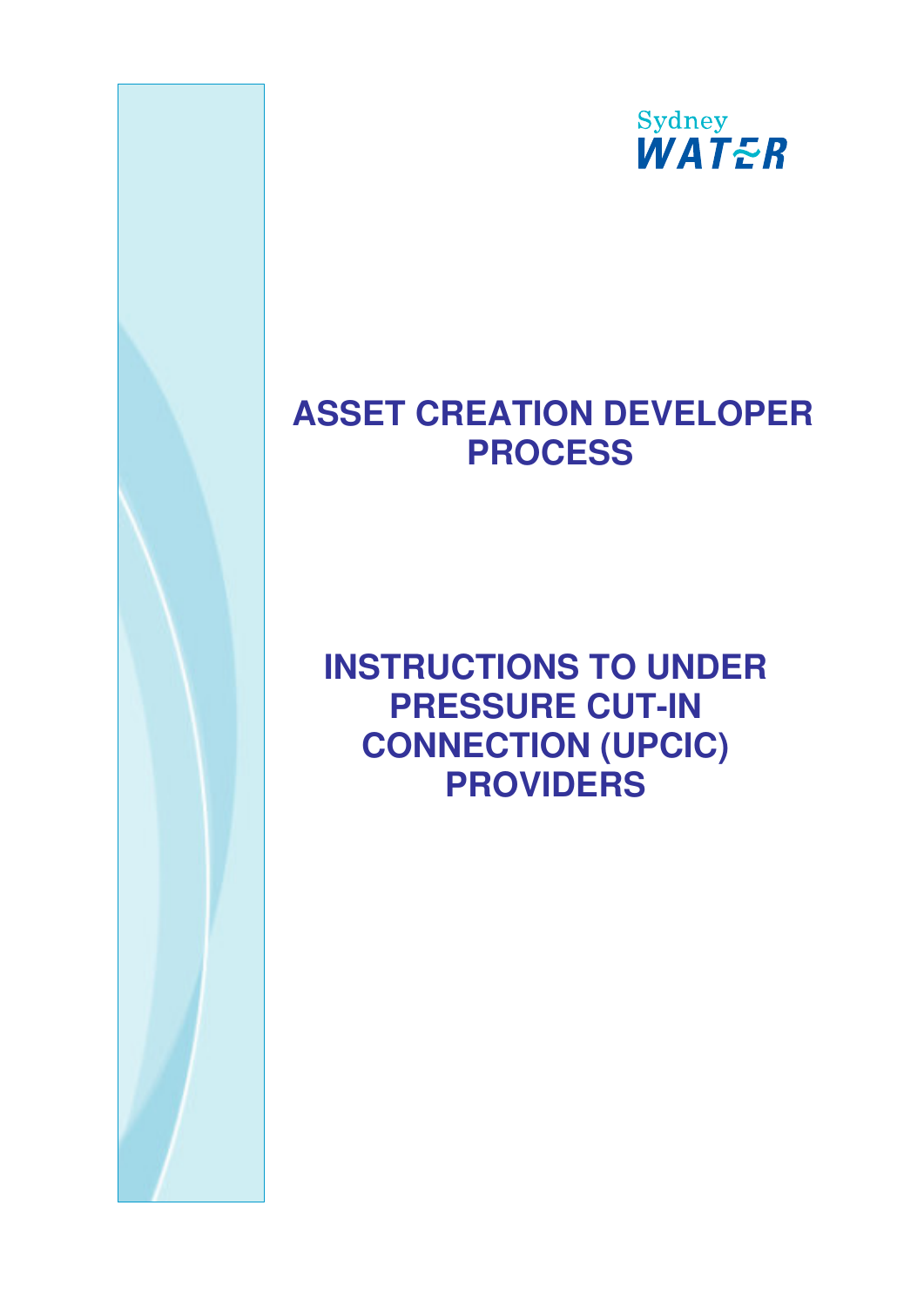## **INSTRUCTIONS TO UNDER PRESSURE CUT-IN CONNECTION (UPCIC) PROVIDERS**

## **CONTENTS**

**INTRODUCTION** 

**ROLE OF THE UNDER PRESSURE CUT-IN CONNECTION PROVIDER** 

**CONDITIONS** 

**COMMENCEMENT OF WORKS** 

**WORKS IN PROGRESS** 

**SUPPORTING DOCUMENTS**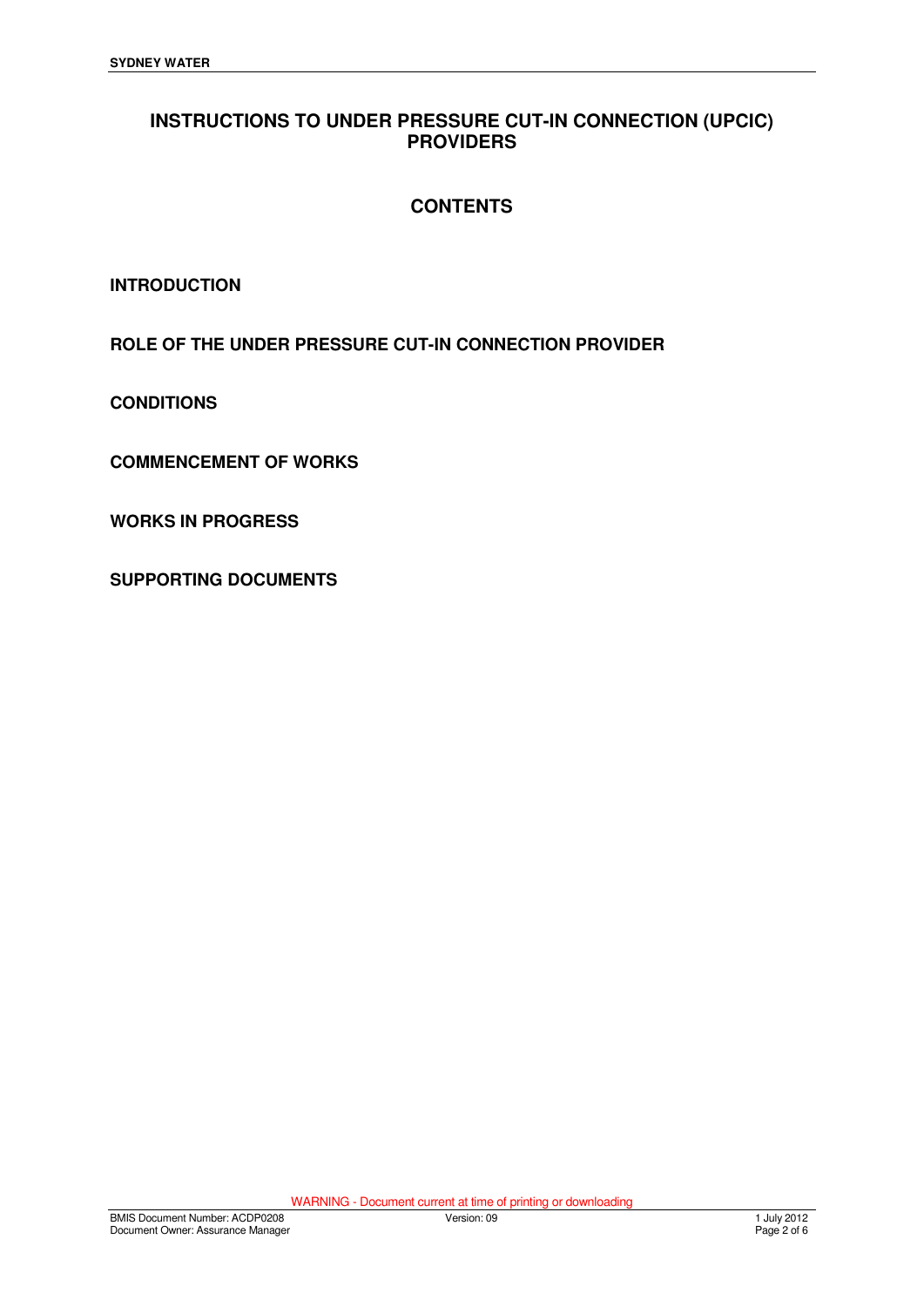### **1. INTRODUCTION**

These Instructions are provided for Under Pressure Cut-In Connection (UPCIC) Providers engaged to carry out Under Pressure Connections to Sydney Water's water mains.

Such connections avoid the need to shutdown an existing water supply when connecting to Sydney Water's water mains.

These Instructions form part of Sydney Water's Asset Creation Quality Management System. An overview of the Asset Creation Developer Process is contained in the Asset Creation Developer Process Quality System Overview.

**Note:** These procedures may be used to complement internal procedures applicable to Sydney Water.

#### **2. ROLE OF THE UNDER PRESSURE CUT-IN CONNECTION PROVIDER**

The UPCIC Provider's role is to:

- (a) Together with the listed Water Constructor, prepare:
	- a Project Safety Plan (PSP) for construction of the works which covers Site Specific Hazards identified by Sydney Water for the under pressure connection of the new works to the existing system (as per Job Specific Letter) and
	- an Environmental Management Plan (EMP)
- (b) ensure that the Project Safety Plan for the connection and any other site safety plan(s) are adhered to at all times with respect to the Under Pressure Cut-In Provider's own activities;
- (c) ensure all key personnel have Confined Space Certification in accordance with WorkCover's requirements;
- (d) carry out the under pressure cut-in connection in accordance with the Water Supply Code of Australia (Sydney Water Edition);
- (e) ensure that all key personnel are appropriately trained for all relevant duties.

#### **3. CONDITIONS**

Under pressure cut-in connections shall only be carried out in accordance with the following conditions:

- (a) On each occasion a new UPCIC system is proposed to be introduced, the (UPCIC) Provider must seek Sydney Water's prior approval to that system, and must provide to Sydney Water an Operations Manual or code detailing all materials, equipment and procedures used to carry out an "Under Pressure Cut-In Connection". The Manual shall contain information relevant to meeting Sydney Water's requirements including:
	- details of flanged offtake clamps including method for achieving the necessary clamping pressures (for the range of water main materials)
	- WARNING Document current at time of printing or downloading • details of cutters appropriate for use on the range of water main materials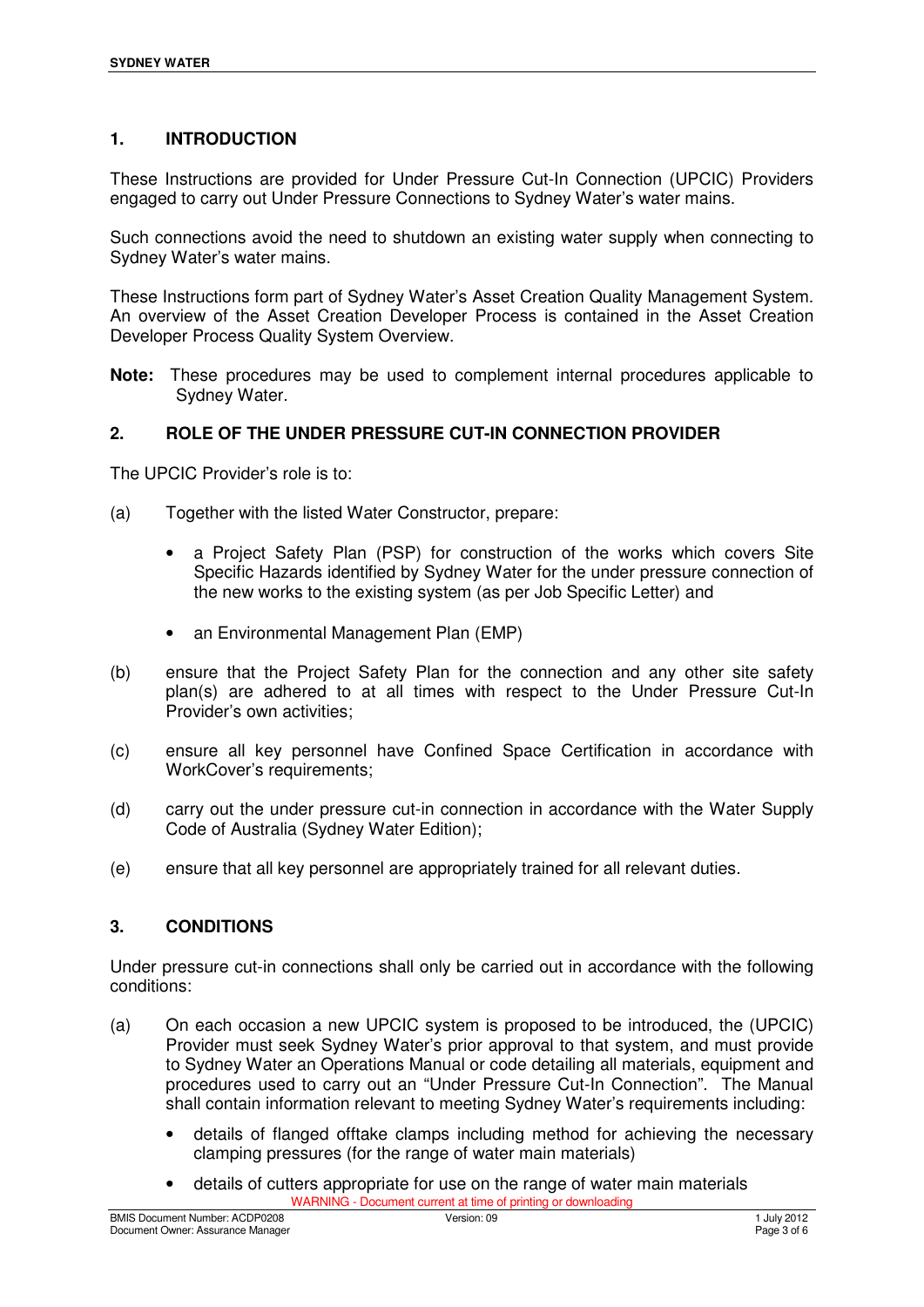- hole sizes and insert sleeve sizes for the range of connection types and sizes
- anchorage arrangements to suit both the water main thrust resistance requirements and the support/sealing requirements for the service clamp
- aspects relevant to OH&S, training of operators and a list of names of operators who it is intended will carry out this work.
- (b) (UPCIC) Providers are required to have in place a suitable Quality System covering all aspects of the Under Pressure Cut-In Connection process. Providers shall formally advise Sydney Water if a practice permitted in this documentation is not recommended by the relevant pipe or fitting manufacturer and/or is likely to result in unsatisfactory performance.

### **4. COMMENCEMENT OF WORKS**

A request for an under pressure connection is to be made with the submission of the design package for Developer reticulation works. Sydney Water will convey to the Water Servicing Coordinator its principle decision as to whether an under pressure cut-in connection can be utilised.

The final decision to allow a UPCIC will be subject to the condition and accessibility of the main. This will be determined by Sydney Water's Developer Works Inspector at the time of the Pre-Connection Audit.

The decision will consider amongst other factors that:

- all works as constructed meet the Water Supply Code of Australia (Sydney Water Edition);
- all documentation for the works has been completed up to the connection Hold Point;
- the Developer Works Inspector verification, of the condition of the pipe and the existence of any obstructions, that could affect the connection.

The (UPCIC) Provider shall:

- (a) Obtain a copy of the Sydney Water's approval of the under pressure cut-in connection.
- (b) Ensure that all relevant inspection fees have been paid.
- (c) Submit a Construction Commencement Notice (CCN) to Sydney Water and liase with the appropriate Developer Works Inspector for inspection of works.

No works are to commence until a written authority for connection of the new works to Sydney Water's existing system is provided by the Developer Works Inspector on the Project Validation Certificate. The connection arrangements will be included in the authority.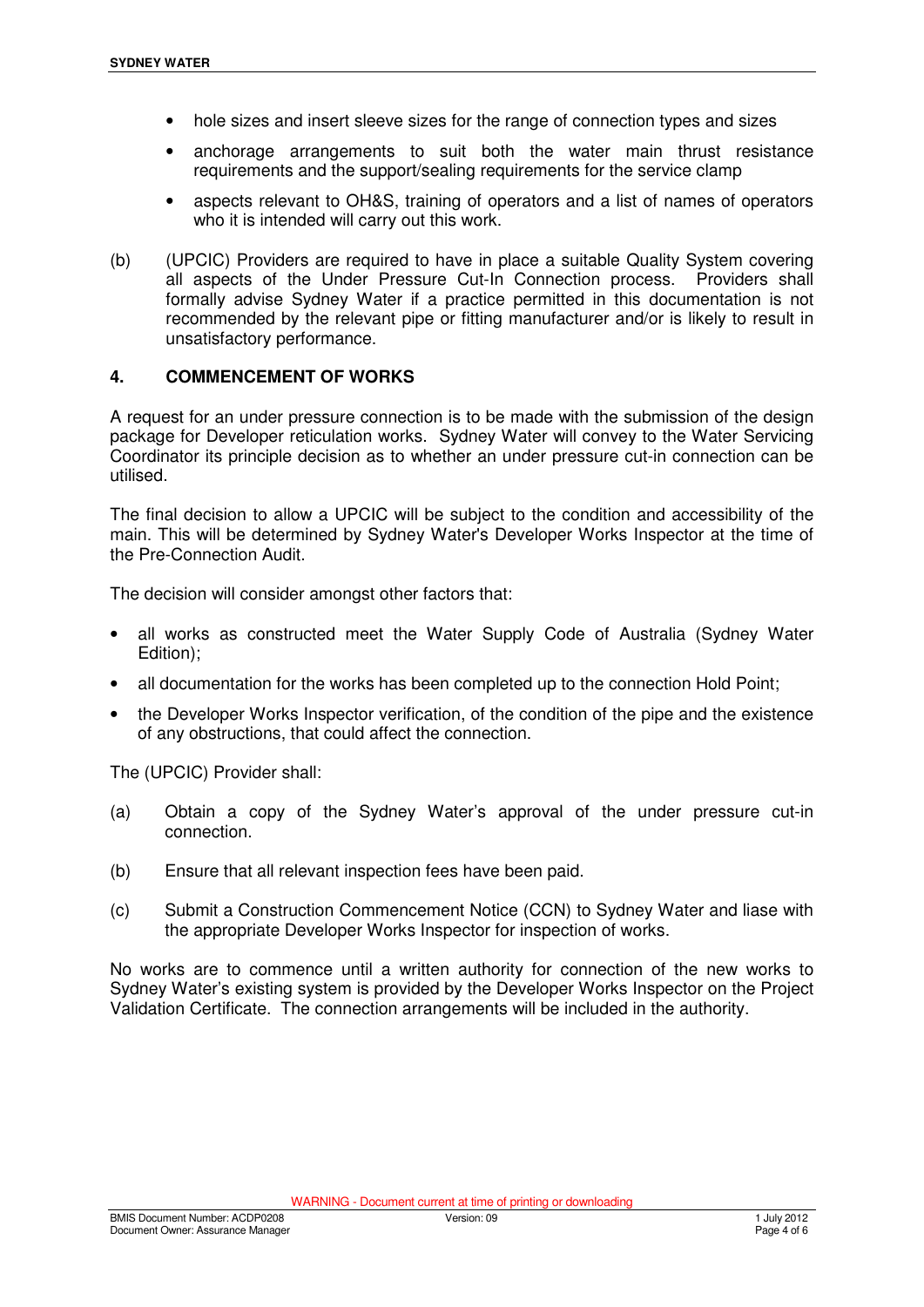#### **5. WORKS IN PROGRESS**

If an under pressure cut-in connection has been approved and is to be utilised, the Water Constructor will make the necessary arrangements for the cut-in by a Provider and notify the Water Servicing Coordinator.

Sydney Water's Developer Works Inspector must be present at the time of connection.

If there is no impediment to proceeding with the connection, the UPCIC Provider shall:

- (a) ensure that all work is carried out in a safe, competent, efficient and hygienic manner in accordance with the Provider's Operations Manual or Code of Practice;
- (b) only utilise personnel who have the necessary skills, knowledge and experience required for the type of work performed;
- (c) take all necessary precautions to prevent contamination of the equipment and fittings and shall ensure a high standard of hygiene with respect to employees and all materials and equipment used in the works;
- (d) be responsible for ensuring that the Occupational Health and Safety Act and its Regulations are complied with at all times, including the use of appropriate personal protective equipment, clothing and footwear;
- (e) perform work in conjunction with other parties involved in the project, in accordance with an appropriate Project Safety Plan. Aspects addressed in the Project Safety Plan shall include:
	- measures to control vehicular/pedestrian movement in the vicinity of the site
	- safe entry to confined spaces
	- measures to prevent pipe failure
	- ensuring that the safety of the public is maintained at all times
- (f) immediately notify Sydney Water (Tel: 13 20 90) in the event of a leak or main break during or following cut-in, or any complaint from a member of the public. The designated Sydney Water Developer Works Inspector shall also be informed;
- (g) provide all necessary materials and equipment required to carry out the under pressure cut-in connection;
- (h) use only Sydney Water approved sluice valves and fittings valves shall be installed so that they are vertical;

The (UPCIC) Provider shall ensure that the under pressure cut-in is carried out in accordance with:

- The Water Supply Code of Australia (Sydney Water Edition)
- Job specific Project Safety Plan that addresses Sydney Water's hazards
- All work relating to the connection is carried out by the person(s) named in the Providers Project Safety Plan
- Job specific Environmental Management Plan